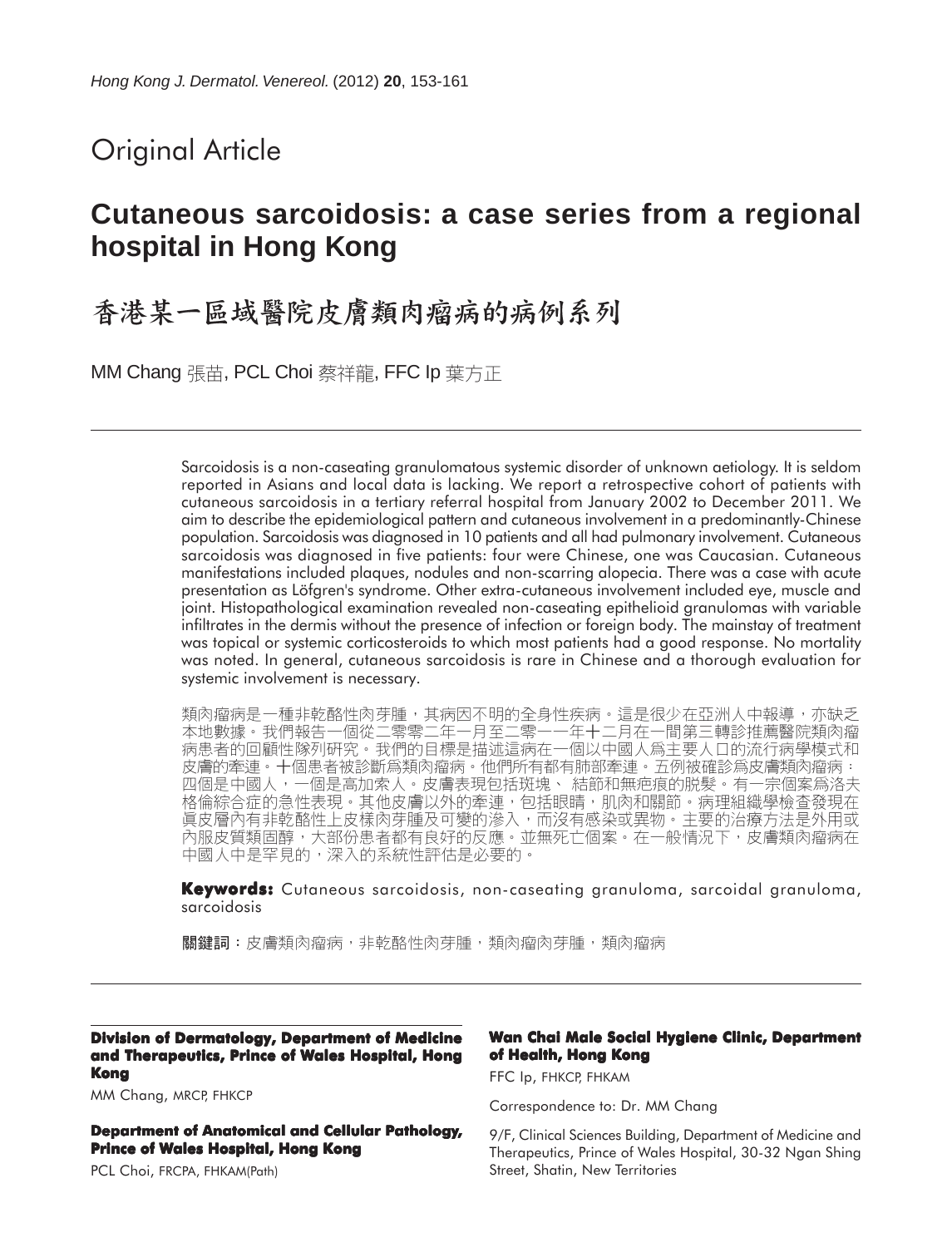## **Introduction**

Sarcoidosis is a multi-system non-infective granulomatous disorder of unknown aetiology. Following the lungs, the skin is the second commonly involved organ. It is characterised by the infiltration of non-caseating epithelioid granulomas in various organs, leading to a variable disease manifestation. It has a bimodal peak of onset, with a female predominance in the later peak. It is most commonly reported in Swedish Caucasians and Black Americans and is apparently rare in Asians and currently, local data is lacking.

### **Materials and method**

A 10-year retrospective analysis of patients with a clinic-pathological diagnosis of sarcoidosis at the Prince of Wales Hospital from 2002 to 2011 was conducted. Histological records of skin and tissue biopsies were retrieved from the pathology database through the Laboratory Information System. Case notes of those with biopsy confirming non-caseating, epithelioid or sarcoidal granulomas with negative infective stains were retrieved and reviewed. All the histologicallyconfirmed cases of sarcoidosis had compatible clinical histories and radiological findings and were evaluated and managed by respective respiratory, dermatology and rheumatology physicians. Demographic data, clinical features, histological and radiological findings, disease course and treatment were analysed.

### **Results**

Ten patients were diagnosed to have sarcoidosis over 10 years in Prince of Wales Hospital from 2002 to 2011. At presentation, their age ranged from 29 to 60 years (mean age: 44 years), with a male to female ratio 1:1.5. The majority were Chinese (80%), with one Caucasian (10%) and one Indian (10%). Pulmonary involvement was most common and was found in 100% of patients,

in which the majority had stage I disease. Skin was the second most commonly involved organ (50%), followed by eye (uveitis), bone (osteitis, arthritis) and muscle (granulomatous myositis). The mainstay of treatment was systemic corticosteroids and one patient required methotrexate for declining lung function (Table 1).

Cutaneous sarcoidosis was found in five patients, with three males and two females (ratio 1.5:1). The age of onset ranged from 29 to 60 years, with a mean age of 41 years. The majority were Chinese (80%), with one Caucasian (20%). The length of duration of skin lesions prior to diagnosis ranged from three months to five years (Table 2). Sarcoid-specific cutaneous manifestations were most commonly plaques (80%) which were found in four patients, followed by non-scarring alopecia (20%) and subcutaneous nodules (20%, patient 2

| Table 1. Baseline demographics and clinical features |  |
|------------------------------------------------------|--|
| of patients with sarcoidosis                         |  |

| Clinical                   | <b>No. of patients Percentage</b> |      |
|----------------------------|-----------------------------------|------|
| characteristics            | (n=9)                             |      |
| Sex                        |                                   |      |
| Male                       | 4                                 | 40%  |
| Female                     | 6                                 | 60%  |
| Ethnicity                  |                                   |      |
| Chinese                    | 8                                 | 80%  |
| Caucasian                  | 1                                 | 10%  |
| Indian                     | 1                                 | 10%  |
| Cutaneous sarcoidosis      | 5                                 | 50%  |
| Extracutaneous involvement |                                   |      |
| None                       | 0                                 | 0%   |
| Pulmonary                  | 10                                | 100% |
|                            | (stage I: 7, II or above: 3)      |      |
| Eye                        | 3                                 | 30%  |
| Bone and joint             | 2                                 | 20%  |
| Muscle                     | 1                                 | 10%  |
| Treatment modality         |                                   |      |
| Conservative               | 2                                 | 20%  |
| Topical and                | $\mathfrak{p}$                    | 20%  |
| intralesional steroid      |                                   |      |
| Prednisolone               | 5                                 | 50%  |
| Methotrexate               | 1                                 | 10%  |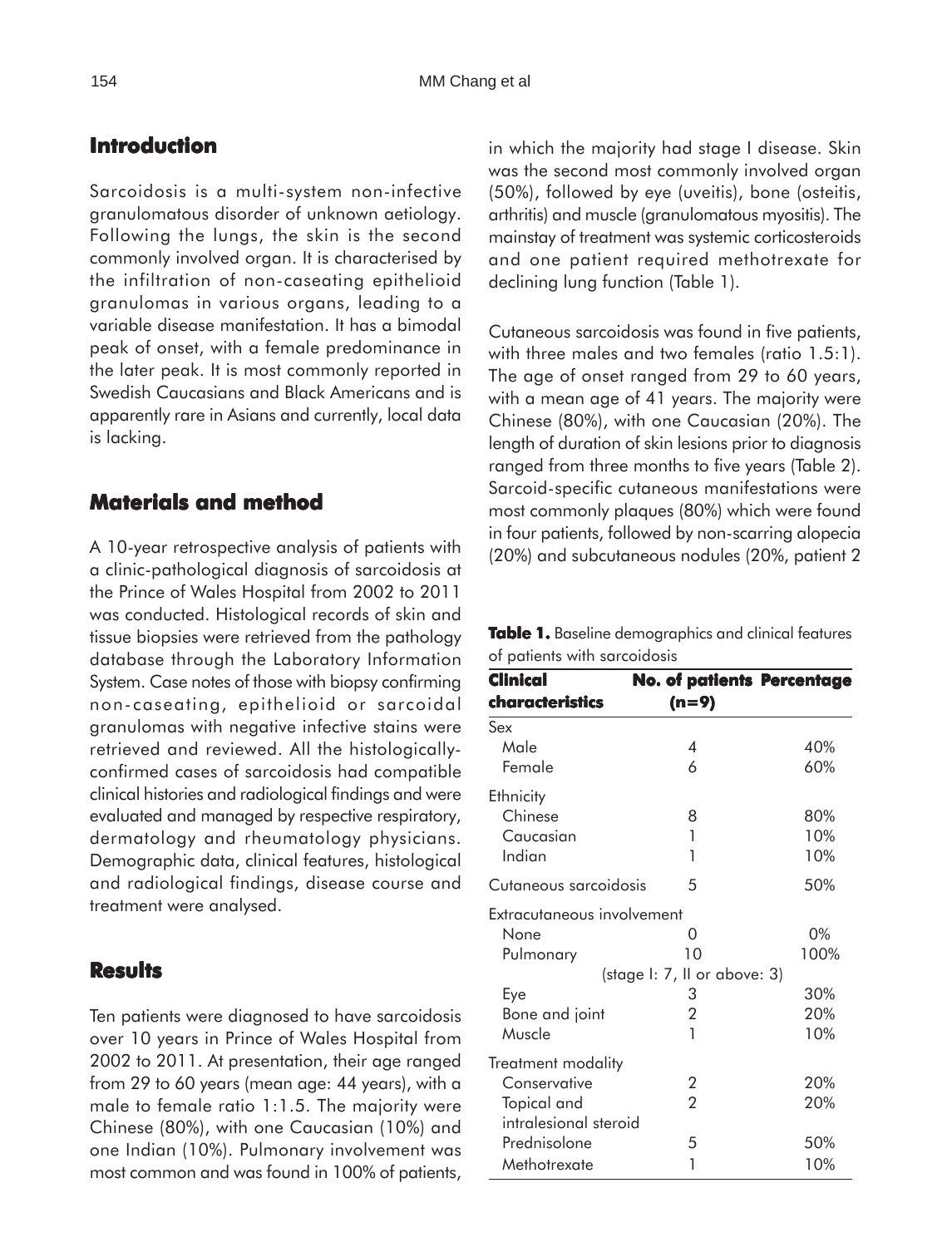had co-existing plaques). Other sarcoid nonspecific manifestations included acquired ichthyosis (20%) and panniculitis (20%).

All patients with cutaneous sarcoidosis were found to have extra-cutaneous systemic involvement (Table 3). Pulmonary involvement occurred in 100% of patients. This was followed by eye involvement (40%) and bone involvement (40%). One patient presented acutely as Löfgren's syndrome (patient 5) with persistent fever, arthritis, uveitis, parotid swelling, erythema nodosum, hilar lymphadenopathy. In fact, all Chinese patients with cutaneous sarcoidosis had involvement of at least two extra-cutaneous organs. None of them had associated hypercalcaemia or hypercalciuria.

Histologically, classical non-caseating "naked" epithelioid granulomas in dermis were found in 40% of patients, while the rest (40%) who had epithelioid granulomas had a variable degree of lympho- or lympho-plasmacytic infiltration (Figures 1b, 2b, 2c, 3c). Foreign body was found under polarised microscopy in one patient (Table 3). Cutaneous infection was excluded in all cases with negative Gram-stain, Periodic acid-Schiff, Grocott, Ziehl Nielson, Wade-Fite and Warthin-Starry stains. Polymerase chain reaction for mycobacterial DNA was negative in skin biopsy specimens in two patients.

The majority of patients (60%) received systemic corticosteroids (prednisolone 0.4-0.6mg/kg daily over 3-6 months) due to multi-system or generalised cutaneous involvement (Table 3). Patient 2 and 5 received a therapeutic trial of antituberculous chemotherapy without response before being commenced on corticosteroid. Both cutaneous and extra-cutaneous organ involvement were deemed in remission in all Chinese patients. There were no complications of note. Patient 4, a Caucasian gentleman with infiltrative lung disease, was given a prolonged course of systemic corticosteroid over two years

| <b>Clinical characteristics</b>                                                     | No of patients $(n=5)$              | <b>Percentage</b> |
|-------------------------------------------------------------------------------------|-------------------------------------|-------------------|
| Sex<br>Male<br>Female                                                               | 3<br>$\overline{2}$                 | 60%<br>40%        |
| Age<br>Range<br>Mean                                                                | 29-60 years old<br>41 years old     | Not applicable    |
| Duration of lesions<br>Range<br>Mean                                                | 3 months to 5 years<br>31.8 months  | Not applicable    |
| Extra-cutaneous involvement                                                         | 5                                   | 100%              |
| Cutaneous lesions<br>Acute<br>Chronic                                               | 1 (erythema nodosum)<br>4 (plaques) | 20%<br>80%        |
| Location<br>Limbs<br>Head and neck                                                  | 4<br>$\overline{2}$                 | 80%<br>20%        |
| Histology<br>Naked granuloma<br>Granuloma with variable infiltrates<br>Panniculitis | 2<br>$\overline{2}$                 | 40%<br>40%<br>20% |

| Table 2. Clinical characteristics of patients with cutaneous sarcoidosis |  |  |
|--------------------------------------------------------------------------|--|--|
|--------------------------------------------------------------------------|--|--|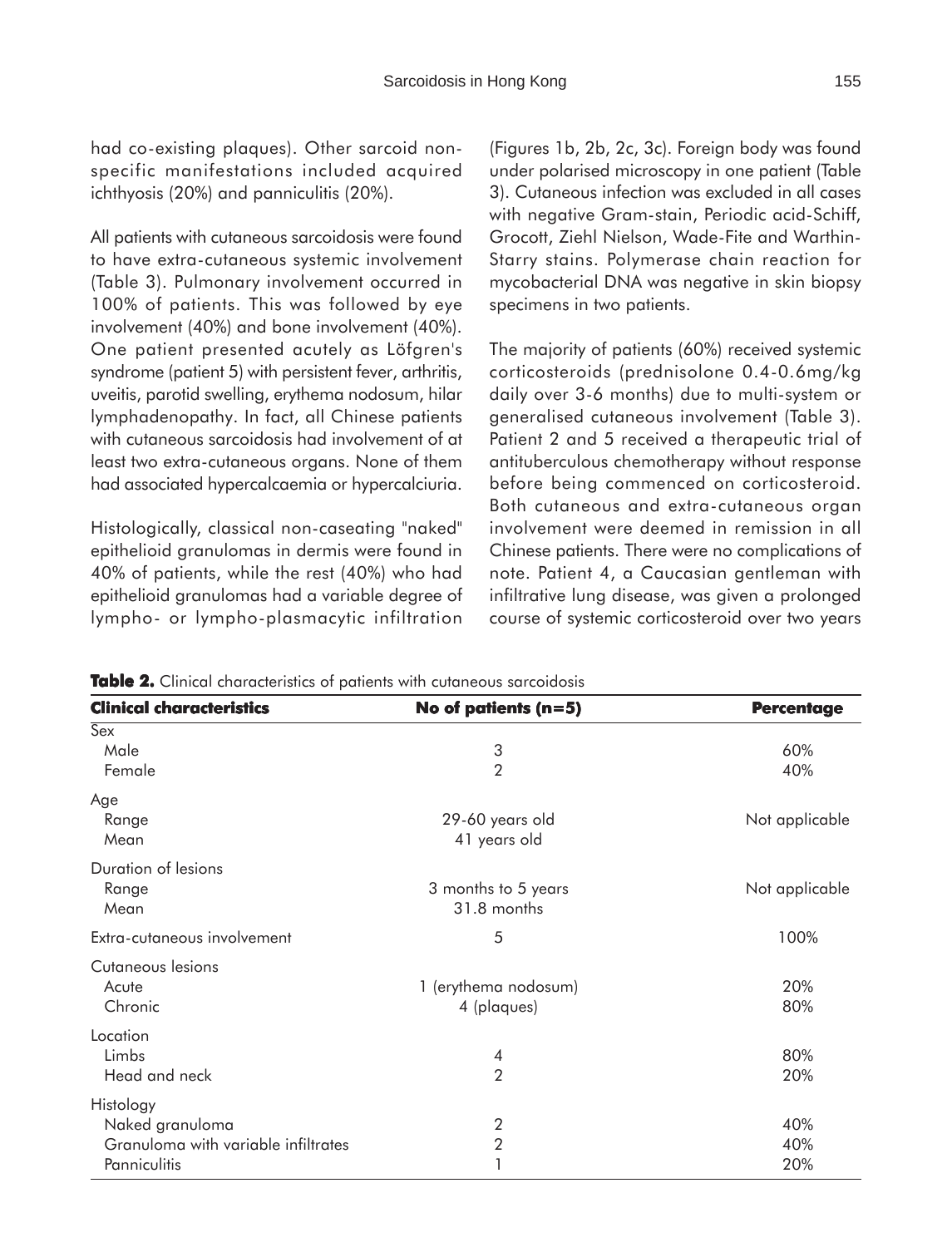| <b>Patient</b> | Age/<br>sex/<br>race | <b>Cutaneous</b><br>lesions                               |          | <b>Duration Pulmonary</b> | <b>Other</b><br>involvement extra-cutaneous<br>involvement         | <b>Histology</b>                                                        | <b>Treatment</b>         | <b>Response</b>                                                                                   |
|----------------|----------------------|-----------------------------------------------------------|----------|---------------------------|--------------------------------------------------------------------|-------------------------------------------------------------------------|--------------------------|---------------------------------------------------------------------------------------------------|
| 1              | 29/M/Chi             | Plaques<br>on arms,<br>non-scarring<br>alopecia           | 3 years  | Stage I                   | Lymph-<br>adenopathy                                               | Epithelioid<br>granuloma                                                | Intralesional<br>steroid | Partial<br>response<br>initally.<br>Complete<br>remission<br>after being<br>given<br>prednisolone |
| $\overline{2}$ | 60/F/Chi             | Plaques and<br>nodules on<br>chin, arms,<br>legs, buttock | 3 years  | Stage I                   | Uveitis, osteitis,<br>carpel tunnel<br>syndrome                    | Epithelioid<br>granuloma with<br>intense infiltration<br>of lymphocytes | Prednisolone             | Complete                                                                                          |
| 3              | 42/M/Chi             | Plaques on<br>forehead<br>and scalp                       | 2 years  | Stage I                   | Uveitis                                                            | Naked<br>granuloma                                                      | No                       | Partial                                                                                           |
| $\overline{4}$ | 34/M/Cau             | Annular<br>plaques<br>on legs                             | 5 years  | Stage III                 | No                                                                 | Naked<br>granuloma with<br>foreign body<br>present                      | Prednisolone             | Complete                                                                                          |
| 5              | 40/F/Chi             | Erythema<br>nodosum                                       | 3 months | Stage II                  | Löfgren's<br>syndrome (uveitis,<br>arthritis, parotid<br>swelling) | Septal<br>panniculits                                                   | Prednisolone             | Complete                                                                                          |

**Table 3.** Clinical and pathologic features and treatment outcomes of patients with cutaneous sarcoidosis

Chi: Chinese; Cau: Caucasian.

for control of lung disease. His cutaneous disease went into remission completely within a few weeks of steroid commencement. However, he developed adrenal insufficiency due to prolonged steroid use.

## **Discussion**

Cutaneous sarcoidosis occurs in about 30% of cases of sarcoidosis, often occurring as the initial presentation of the disease.<sup>1</sup> The manifestations are vast and it is often considered to be a great mimicker. We report 10 cases of sarcoidosis and the clinical and pathological features of five patients with cutaneous sarcoidosis. We found an earlier age of onset (41 years) in patients with cutaneous sarcoidosis, with a slight male predominance with plaques being the most common form (80%). We noted a very high rate of extra-cutaneous involvement, most commonly pulmonary (100%), followed by eye and bone (both 40%). Histologically, the lesions varied from typical sarcoidal naked granulomas (40%) to granulomas with moderate to intense infiltrates (40%).

The incidence of sarcoidosis is highest among Northern European countries with 5-40 new cases/million annually.2,3 It is considered to be a rare disease in Asia, but the annual incidence has been rising, especially in Japan (1-2 new cases/ million) and in India. There are more studies on sarcoidosis in predominantly-Chinese population in Taiwan (331 cases over the past 5 decades), China and Singapore (incidence 0.56/100000/ year).4-8 In Hong Kong, with 13 cases in 1981- 1998, sarcoidosis is rarely reported.<sup>9-11</sup> In our study, the projected annual incidence based on the population of New Territories East Cluster was 0.77 new case/million, although it might be under-estimated as cases managed in the dermatology clinics of Department of Health or private sector were not taken into account.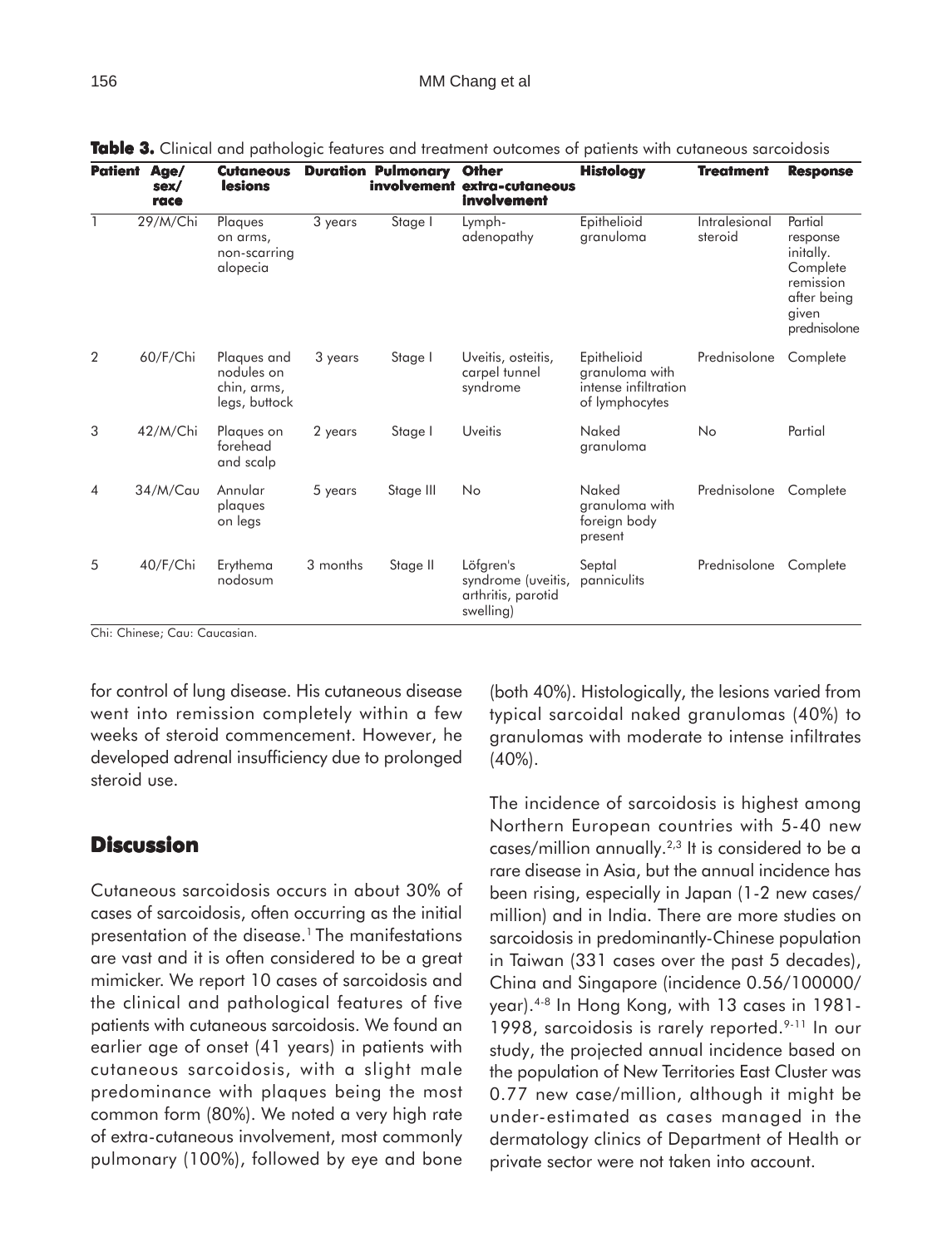

**Figure 1. Figure 1.** A patient with erythematous plaques on forehead and scalp (patient 3). Histology showing a classical sarcoidal "naked granuloma" (H&E x 200).



Figure 2. (a) A young patient with non-scarring aloepcia and erythematous papulo-squamous plaques on arm (patient 1). (b) Biopsy on arm showing multiple well defined epithelioid granuloma in the superficial and deep dermis (H&E x 20). (c) Epithelioid granulomas with moderate lymphocytic infiltrates (H&E x 100).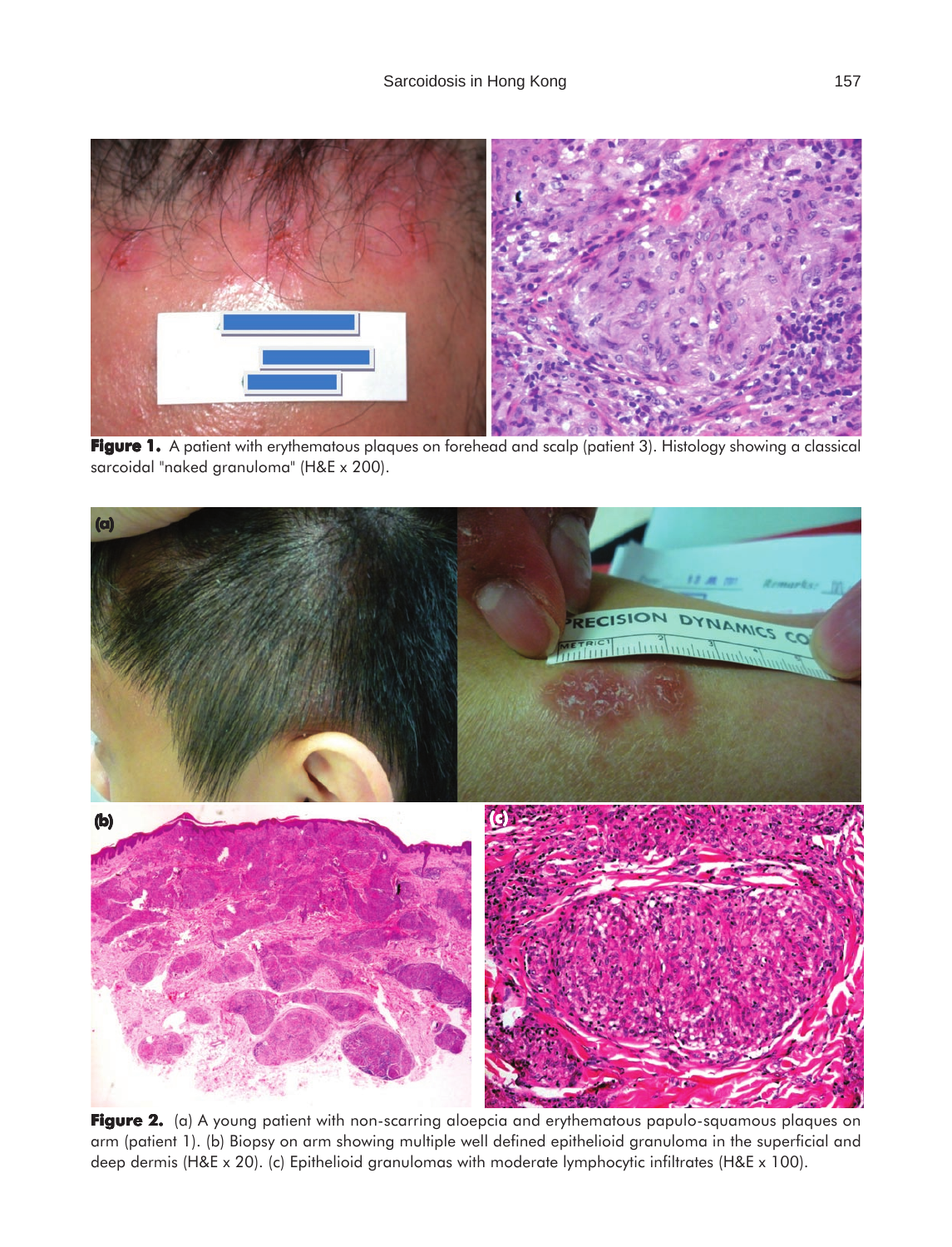

with intense lymphocytic infiltrates but no perineural invasion  $(H&E x 100)$ .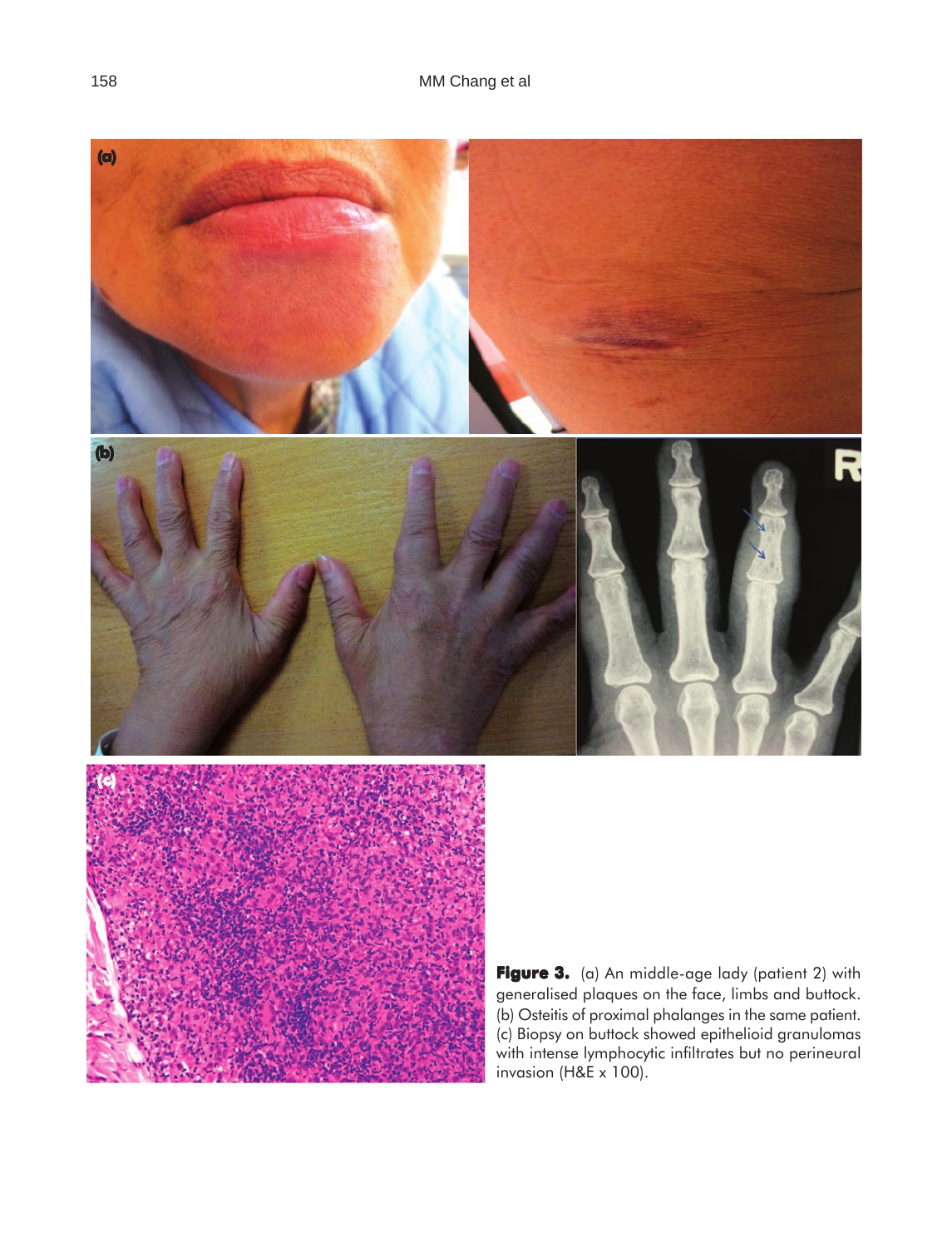Cutaneous sarcoidosis includes sarcoid-specific lesions, defined histologically by non-caseating granuloma, and non-specific lesions with nondiagnostic inflammatory reaction pattern. Common sarcoid-specific lesions include maculo-papules, papules, plaques, subcutaneous nodules.1,3 Lupus pernio, ulcerative and scar sarcoid are reported mostly in pigmented skin types, especially African-Americans.12,13 Ichthyosiform, annular, mucosal, angiolupoid or hypopigmented variants are rarely reported.<sup>1,12</sup> In Chinese, plaques, papules and subcutaneous nodules on limbs are the most commonly reported lesions.<sup>4-7,9,10</sup> A recent Taiwanese series involving 37 patients reported a high percentage of angiolupoid facial plaques.<sup>5</sup> Our finding in the study concurred with previous reports in Chinese, with most patients having mildly papulo-squamous chronic plaques on the limbs. Scar sarcoid or lupus pernio lesions were not found. It was also consistent with the current belief that the presence of plaques and polymorphous lesions were associated with more systemic sarcoidosis,<sup>1,12</sup> as reflected by 100% extra-cutaneous involvement in our series. The presence of erythema nodosum, a non-specific reaction pattern, is common and thought to be associated with transient disease.1,12 We had a patient with Löfgren's syndrome with erythema nodosum and acute sarcoidosis which resolved rapidly on a short tapering course of prednisolone.

Extra-cutaneous sarcoidosis commonly involves the lungs (up to 90%), eyes (25-80%, prevalent in Japanese), lymph nodes and heart (25-30%).<sup>1,3,13,14</sup> We found an exceptionally high proportion (100%) of patients having lung involvement with mainly asymptomatic radiological hilar lymphadenopathy, similar to other series reported in Chinese.<sup>4-7,9,10</sup> This was followed by uveitis and bone involvement. All of which were associated with the finding of plaque sarcoid.

Sarcoidosis is a diagnosis of exclusion based on compatible clinical and radiological features and classic histopathological findings in at least one organ.3,14,15 The role of biopsy is crucial, except for Löfgren's syndrome in which it can be omitted.1,3,14,15 Histologically, sarcoidosis is characterised by superficial and deep dermal noncaseating epithelioid ganulomas with a minimal lymphocytic infiltrate (naked) and exclusion of infective causes.<sup>1,3</sup> Some of the multinucleated giant cells may contain non-specific inclusion bodies (Shauman or asteroid bodies).<sup>1,3,12</sup> However, recent pathology series revealed that up to 30% of cases were atypical granulomas with moderate to intense lymphocytic infiltrates.5,6,16 A significant proportion contained foreign body (16%), focal fibrinoid necrosis (23%) or peri-adnexal granuloma (32%) and the presence of which did not exclude the diagnosis of sarcoidosis.<sup>5,17</sup> Likewise, co-existing infection with mycobacterium species had been reported with sarcoidosis.<sup>11,12</sup> In our series, we also found 40% of granulomas with moderate to intense infiltrates, and those patients seemed to have more systemic involvement.

The initial differential diagnoses for our patients include subacute cutaneous lupus and lupus tumidus, infective granuloma due to tuberculoid leprosy, mycobacterial, atypical mycobacterial or deep fungal infection, and interstitial granulomatous dermatitis. In our locality where tuberculosis is still prevalent, exhaustive workup was performed. They include tissue specimen for acid-fast stain, culture and polymerase chain reaction for *M. tuberculosis* and systemic workup including chest X-ray, Mantoux test and interferon assays with careful interpretation to exclude latent tuberculosis. Two patients even had a therapeutic trial of antituberculous medication before consideration of systemic steroid. In patients who come from areas of leprosy, like part of South East Asia and China, screening for leprosy is vital.

Other positive findings such as hypercalcaemia, hypercalciuria, elevated angiotensin-convertingenzyme level, polyclonal gammopathy may be helpful but not confirmatory in diagnosis.<sup>3,12</sup> Most experts agreed that initial assessment should include baseline urinalysis, chest radiograph, lung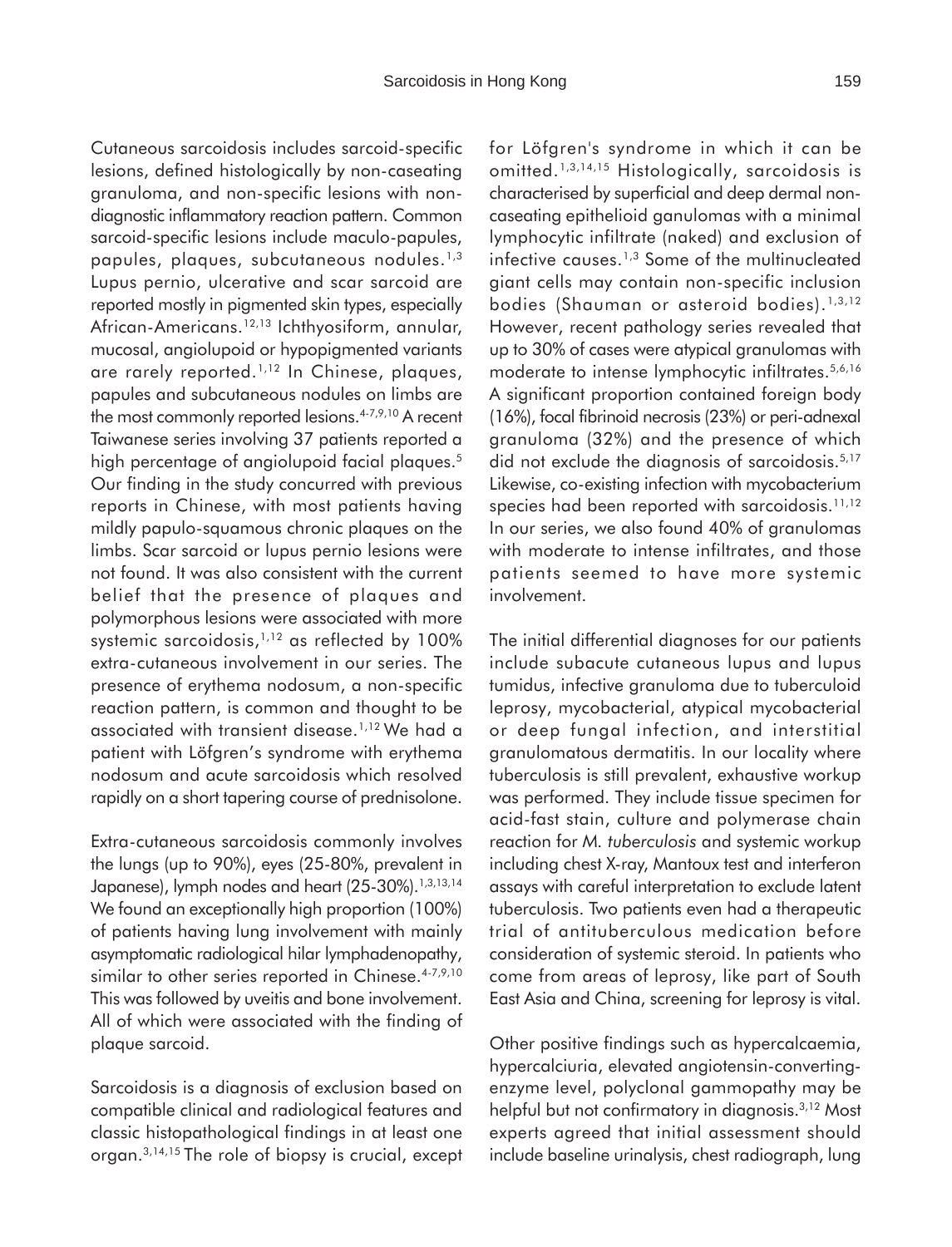function test with carbon monoxide diffusion capacity, electrocardiogram, echocardiogram and routine ophthalmological review to document the extent of involvement.1,3,12,14 There are no established guidelines as to how to monitor patients with cutaneous sarcoidosis with systemic involvement. Regular evaluation of symptoms by a team-approach with experts in dermatology, ophthalmology and respiratory medicine is generally recommended for subsequent follow $up.^{18}$ 

There are so far no concrete guidelines or evidence-based recommendations for treatment of cutaneous sarcoidosis. Most data were extrapolated from pulmonary sarcoidosis, or from small case series or anecdotal reports.<sup>1,3,18,19</sup> The prognosis of sarcoidosis depends on organ involvement and around two-thirds of cases will remit within ten years. Cutaneous sarcoidosis without significant cosmetic or functional impairment could be left for observation. Potent fluorinated topical steroid or intralesional steroid could be used for isolated symptomatic lesions. When lesions are extensive, disfiguring, refractory to topical therapy, systemic corticosteroid at moderate dose (0.5 mg/kg tapered over 4-6 months), hydroxychloroquine, or minocycline had been shown to be effective.<sup>1,3,19</sup> Other agents shown to be successful in refractory or ulcerating cases include methotrexate, thalidomide, infliximab and adalimumab.1,19 Systemic corticosteroid is the first-line therapy for sarcoidosis with major organ involvement or hypercalcaemia.<sup>1,3</sup> In our series, cutaneous sarcoidosis responded best to prednisolone and partially to intralesional steroid with no complications of note.

The study is limited by its single-centre retrospective design, small sample size, selection bias (recruitment of severe cases with multi-system involvement in a tertiary referral centre) and underestimation of true incidence. A multi-centre prospective study would be desirable to show more significant findings and address the above issues. In conclusion, we reported the first local series of cutaneous sarcoidosis from a tertiary referral hospital. Plaque sarcoid was the most common form in Hong Kong Chinese. Systemic involvement, especially pulmonary and ocular involvement frequently occurred. Clinical response to short course systemic corticosteroids was notable and Chinese patients seemed to fare well during the course of disease. Due to the scarcity of disease, its polymorphous manifestations and high local prevalence of tuberculosis, it is difficult to ascertain a definite diagnosis of sarcoidosis at first presentation and the diagnosis could be delayed, or even missed. Heightened clinical suspicion amongst dermatologists and physicians would be necessary.

### **References**

- 1. Haimovic A, Sanchez M, Judson MA, Prystowsky S. Sarcoidosis: a comprehensive review and update for the dermatologist: part I. Cutaneous disease. J Am Acad Dermatol 2012;66:699.e1-18.
- 2. Pietinalho A, Hiraga Y, Hosoda Y, Lofroos AB, Yamaguchi M, Selroos O. TThe frequency of sarcoidosis in Finland and Hokkaido, Japan. A comparative epidemiological study. Sarcoidosis 1995;12:61-7.
- 3. Iannuzzi MC, Rybicki BA, Teirstein AS. Sarcoidosis. N Engl J Med 2007; 357:2153-65.
- 4. Perng RP, Chen JH, Tsai TT, Hsieh WC. Sarcoidosis among Chinese in Taiwan. J Formos Med Assoc 1997; 96:697-9.
- 5. Wu MC, Lee JY. Cutaneous sarcoidosis in southern Taiwan: clinicopathologic study of a series with high proportions of lesions confined to the face and angiolupoid variant. J Eur Acad Dermatol Venereol 2012 Feb 20. doi: 10.1111/j.1468-3083.2012.04473.x. [Epub ahead of print]
- 6. Kong F, Leng XM, Li L, Zhang FC. The clinical analysis of 35 patients with cutaneous sarcoidosis [Article in Chinese]. Zhonghua Nei Ke Za Zhi 2011;50:397-400.
- 7. Chong WS, Tan HH, Tan SH. Cutaneous sarcoidosis in Asians: a report of 25 patients from Singapore. Clin Exp Dermatol 2005;30:20-124.
- 8. Ananthem D, Ong SJ, Chuah KL, Fook-Chong S, Hsu A, Eng P. Sarcoidosis in Singapore: epidemiology, clinical presentation and ethnic differences. Respirology 2007;12:355-60.
- 9. Chang KC, Chan KT, Chong LY, Lau KS, Tam CM, Lam CW. Cutaneous and pulmonary sarcoidosis in a Hong Kong Chinese woman with silicone breast prostheses.